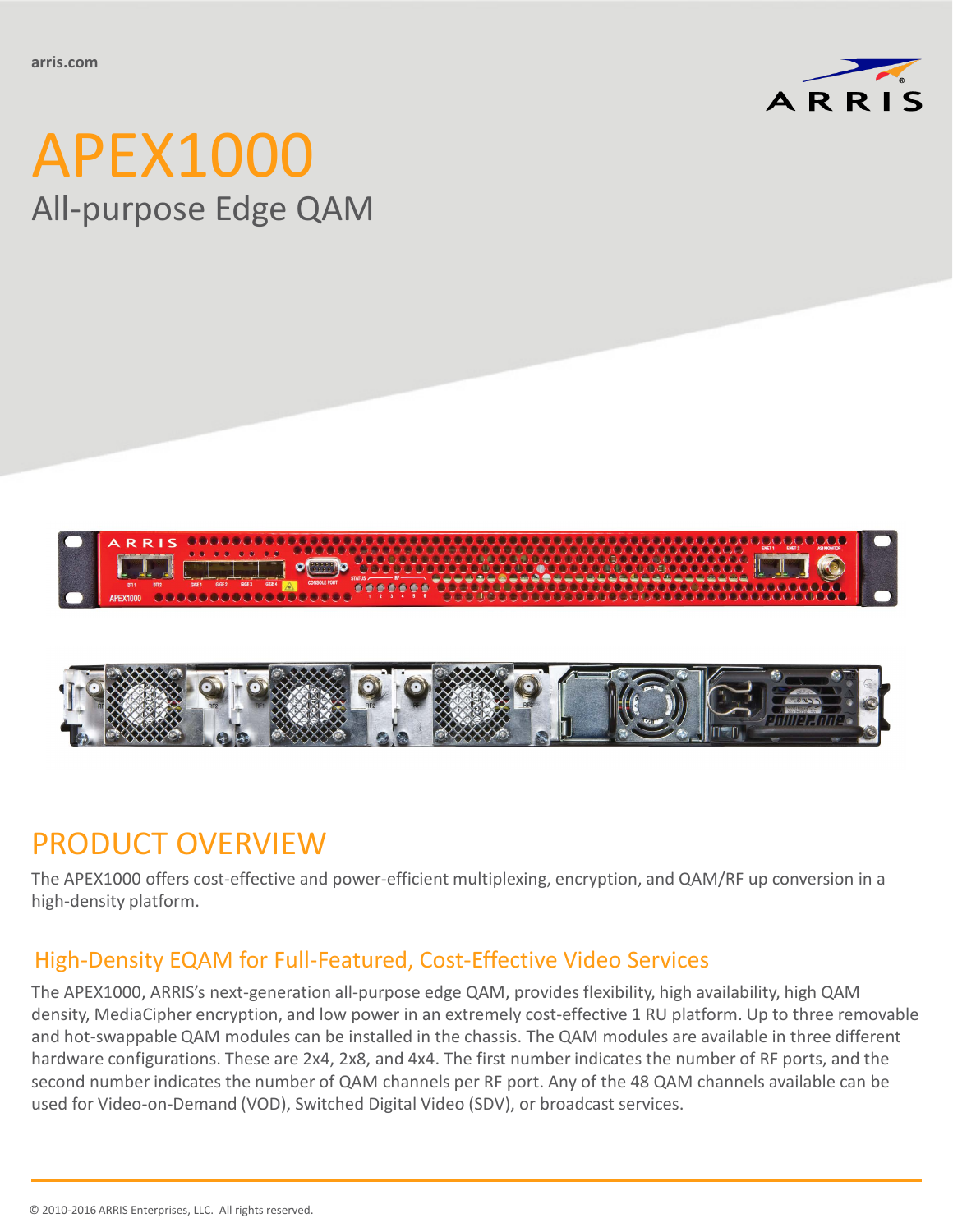

The APEX1000 provides four SFP slots, allowing for up to four optical or electrical GigE inputs. This also allows the APEX1000 to support full transport stream redundancy covering all 48 QAM channels. The APEX1000 supports the NGOD R6 and D6 interfaces as well as the RPC SDV interfaces, allowing it to function as an SDV edge QAM in any standards based SDV system.

In addition, the APEX1000 performs network de-jittering, MPEG multiplexing, message insertion, and PSI generation following MPEG-2 transport specifications.

#### Physical Chassis

One RU chassis with support for up to 48 DRFI-compliant QAM channels, up to three removable and hot-swappable QAM modules per chassis.

#### QAM Modules

The APEX1000 supports up to three hot-swappable QAM module variations as shown in the table below. A QAM module soft upgrade is available to field-convert a 2x4 module to a 2x8 module.

| QAM Module | <b>RF Ports</b> | QAM / RF                          |
|------------|-----------------|-----------------------------------|
| 2x4        |                 | 4 (frequency range 57 to 999 MHz) |
| 2X8        |                 | 8 (frequency range 57 to 999 MHz) |
| 4X4        |                 | 4 (frequency range 69 to 999 MHz) |

#### Power Consumption

Extremely low power consumption (4 W/QAM channel when fully loaded, 192 W typical)

#### GigE Interface

Four GigE interfaces (SFP slots) with support for IGMPv3 and transport stream redundancy

#### Power Supplies

Supports up to two hot-swappable redundant load-sharing power supplies (system can operate with either one or two); supports two AC, two DC, or either 1 AC or 1 DC

### Encryption and Conditional Access

- Supports full MediaCipher® encryption and conditional access as well as CTE for VOD scrambling in both MediaCipher and SCTE-52 modes
- Software upgradeable to CSA encryption
- Support for full session VOD encryption (requires Vertasent ERM/GSRM and EPG support)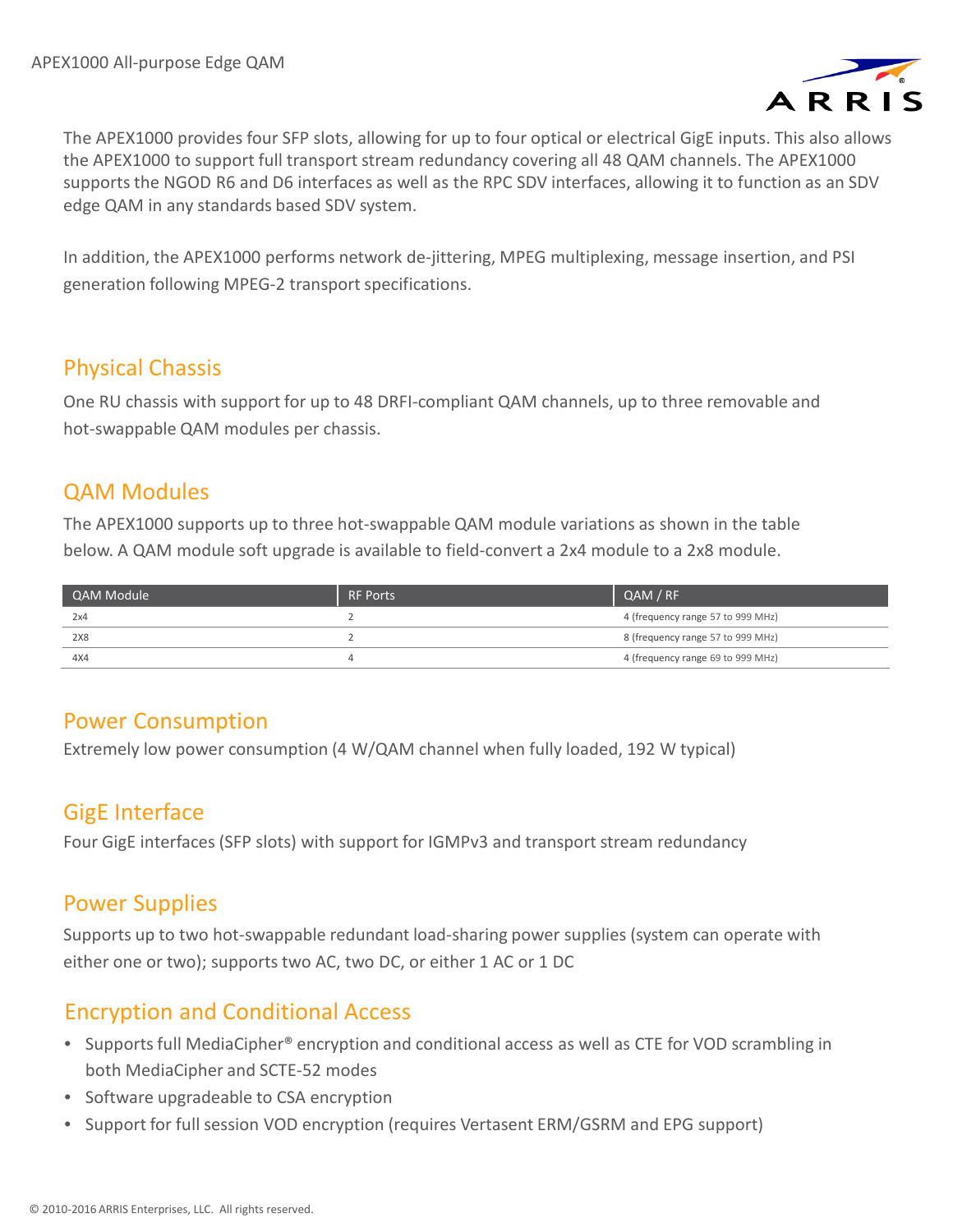

 $\overline{\phantom{0}}$  $\overline{\phantom{0}}$  $\overline{\phantom{a}}$ 

#### Full Video EQAM Feature Set

- De-jittering of CBR and VBR input streams
- Receive either MPTS or SPTS
- Transmit MPTS
- Support for MPEG remultiplexing, PID remapping, PSI generation, and PSI monitoring
- Support for PSIP fixing and SCTE-18 EAS
- Supports SNMP for configuration, control, alarms, and traps

#### SDV and VOD Standards

Supports the RTSP, MHA, and RPC specifications

| <b>GENERAL SPECIFICATIONS</b> |                                                                  | <b>FEATURES</b>                                            |                                                                                                                |
|-------------------------------|------------------------------------------------------------------|------------------------------------------------------------|----------------------------------------------------------------------------------------------------------------|
| <b>MODULAR CHASSIS</b>        |                                                                  | <b>Broadcast Video</b>                                     | Supported                                                                                                      |
| Chassis Height                | One RU                                                           | VOD/SDV                                                    | RTSP, RPC, and UDP port mapping<br>configurable on a per-QAM-channel                                           |
| <b>Dimensions</b>             | 1.7 in x 19.0 in x 24.9 in                                       |                                                            | basis                                                                                                          |
| Weight                        | 23 lb (fully loaded)                                             | M-CMTS                                                     | DEPI and DTI                                                                                                   |
| <b>QAM Modules</b>            | Up to three per chassis;<br>purchase 2X4, 2X8 or 4X4<br>modules: | Encryption and CA                                          | MediaCipher and SCTE-52, Broadcast<br>and CTE (for VOD); upgradable CSA and<br>AES Full session VOD encryption |
| Hot-Swappable                 | software upgrade 2x4 to 2x8<br>Yes                               | Configuration/Control                                      | Element Manager (SNMP), ARRIS SDM<br>(SNMP), console port (RS-232)                                             |
| <b>RF Ports</b>               |                                                                  | <b>GIGABIT ETHERNET INPUT/OUTPUT</b>                       |                                                                                                                |
| 2x4, 2x8:                     | Two per QAM module                                               | GigE MPEG Data                                             | Receive only                                                                                                   |
| $4x4$ :                       | Four per QAM module                                              | <b>Physical Ports</b>                                      | Four SFP slots                                                                                                 |
| QAM Channels per RF Port      |                                                                  | IGMPv3                                                     | Supported                                                                                                      |
| 2x4 module                    | Up to four                                                       | Optical SFP Support                                        | 850, 1310, 15xx nm                                                                                             |
| 2x8 module                    | Up to eight                                                      | <b>Electrical SFP Support</b>                              | 1000Base-T                                                                                                     |
| 4x4 module                    | Up to four                                                       | FAST ETHERNET INPUT/OUTPUT                                 |                                                                                                                |
| <b>POWER</b>                  |                                                                  | <b>Physical Ports</b>                                      | Two RJ-45 Ethernet                                                                                             |
| Power Supplies                | Up to two per chassis                                            | <b>RF OUTPUT</b>                                           |                                                                                                                |
| Load Sharing                  | Yes                                                              | ITU J.83 Annex A, B, C; DRFI                               |                                                                                                                |
| Redundant                     | Yes                                                              | <b>QAM Constellations</b>                                  | 256 QAM and 64 QAM                                                                                             |
| Hot-Swappable                 | Yes                                                              | Center Frequency Range                                     | 57 to 999 MHz (2x4 and 2x8 modules)<br>69 to 999 MHz (4x4 module)                                              |
| Configurations                | One or two AC<br>One or two DC                                   | Carrier Frequency Step Size                                | 250 KHz                                                                                                        |
| <b>AC Power Supply</b>        | 100 to 240 VAC, 50/60 Hz                                         | RF Level Step Size                                         | 0.2 dB                                                                                                         |
| DC Power Supply               | $-40$ to $-75$ VDC                                               | Maximum RF Output Level (software version 2.1.0 or higher) |                                                                                                                |
| Power Consumption             | <4 W/QAM channel fully loaded (192 W                             | One active channel                                         | 62 dBmV                                                                                                        |
| typical)                      |                                                                  | Two active channels                                        | 58 dBmV                                                                                                        |
| <b>ENVIRONMENTAL</b>          |                                                                  | Four active channels                                       | 54 dBmV                                                                                                        |
| <b>Operating Temperature</b>  | 0 °C to 40 °C                                                    | Six active channels                                        | 52 dBmV                                                                                                        |
| Storage Temperature           | -40 °C to 70 °C                                                  | Eight active channels                                      | 51 dBmV                                                                                                        |
| Cooling                       | Five fans, front-to-back airflow                                 | Input Impedance                                            | $75\Omega$                                                                                                     |
| <b>Operating Humidity</b>     | 5% to 95%                                                        |                                                            |                                                                                                                |